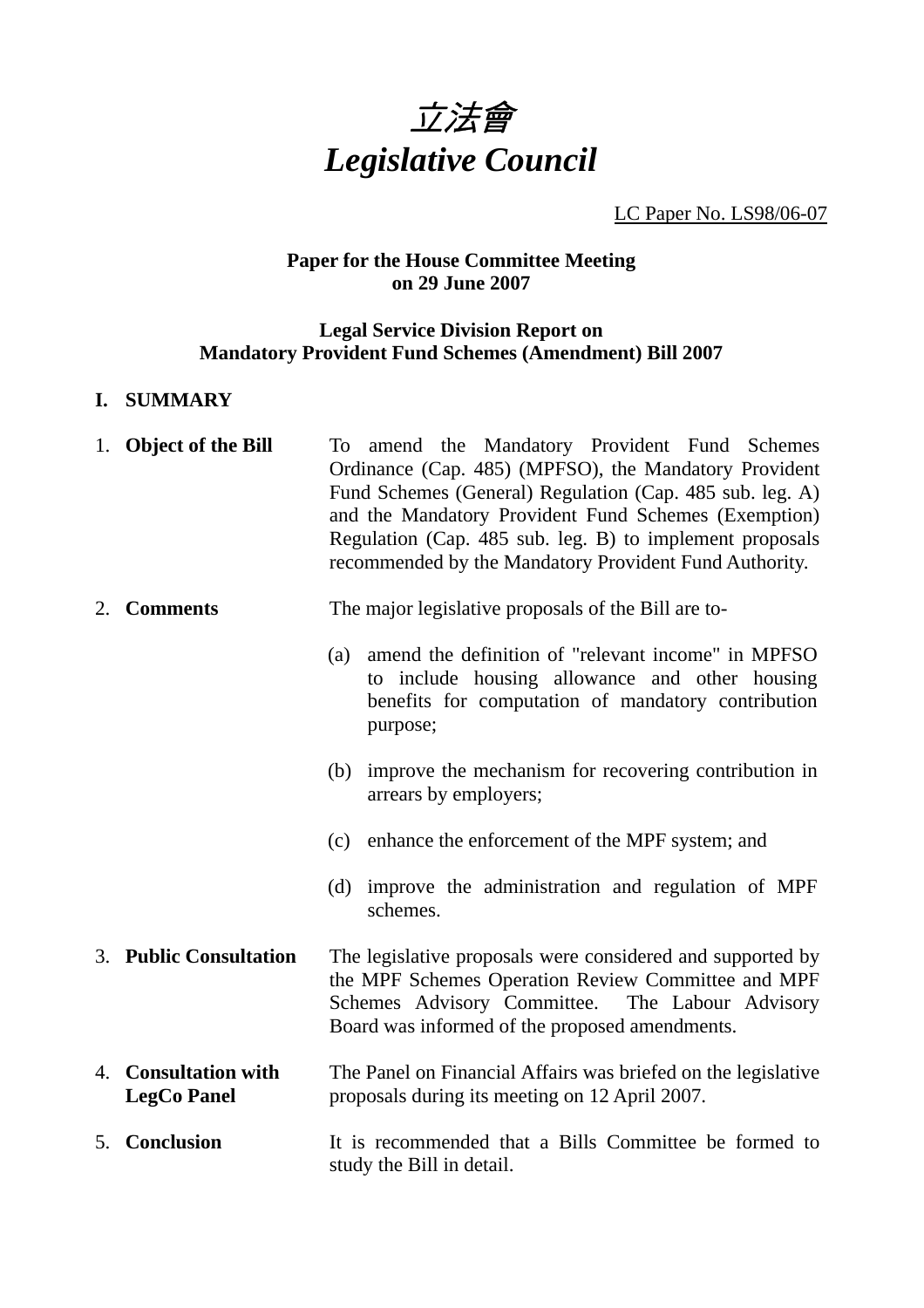### **II. REPORT**

#### **Object of the Bill**

 To amend the Mandatory Provident Fund Schemes Ordinance (Cap. 485) (MPFSO), the Mandatory Provident Fund Schemes (General) Regulation (Cap. 485 sub. leg. A) (General Regulation) and the Mandatory Provident Fund Schemes (Exemption) Regulation (Cap. 485 sub. leg. B) (Exemption Regulation) to implement proposals recommended by the Mandatory Provident Fund Schemes Authority (MPFA).

### **LegCo Brief Reference**

2. FSB CRG4/51C(2007) Pt. 17 issued by the Financial Services and the Treasury Bureau in June 2007.

#### **Date of First Reading**

3. 27 June 2007.

#### **Comments**

#### *Background*

4. The Mandatory Provident Fund (MPF) was launched in December 2000 for retirement protection for Hong Kong's working population. In general, apart from certain exempted classes of employers or employees, each employer and employee has to contribute 5% of the relevant income as mandatory contributions to the trustee of a MPF scheme, subject to the minimum and maximum levels of relevant income. An employee who has attained retirement age shall be entitled to have paid to him by the trustee the entirety of his benefits accrued in the MPF scheme.

5. The MPF scheme is regulated by MPFA established under MPFSO. The MPF Schemes Operation Review Committee (the Review Committee) was set up by MPFA in August 2001 to conduct review of the MPF system and the relevant legislation with regard to their operational and administrative aspects. The Review Committee comprises representatives of employer and employee bodies, service providers, professional organizations, Government and MPFA. Based on the advice of the Review Committee, MPFA has made a number of proposals on amending MPFSO, the General Regulation and the Exemption Regulation.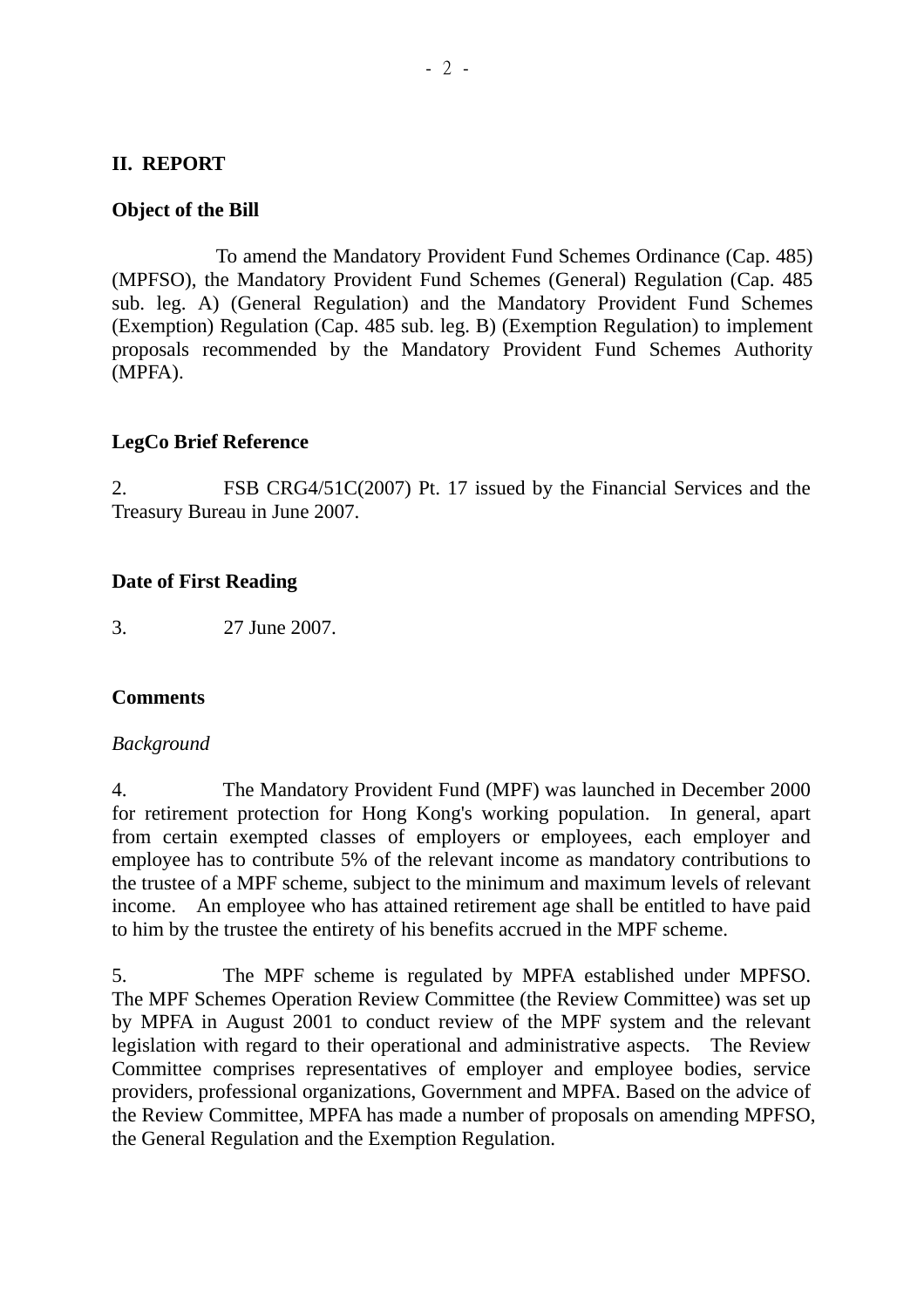- 6. The major legislative proposals of the Bill are to
	- (a) amend the definition of "relevant income" in MPFSO by repealing "(other than a housing allowance or other housing benefit)". The effect is that all remuneration items including housing/other housing benefits will be taken into account in determining the relevant income for computation of mandatory contribution purpose. The Administration has noted that some employers have intentionally restructured the remuneration package of their employees by converting a portion of salary and wages to what they claim to be a housing allowance or other housing benefit so as to reduce the amount of relevant income and to evade their responsibilities to pay mandatory contributions in respect of that portion of salary and wages;
	- (b) improve the mechanism for recovering contribution in arrears by employers. At present, if an employer is in default of payment of contribution, the trustee will issue a reminder to the employer requiring the employer to settle the default payment within 30 days. If the employer fails to pay the contribution within 30 days, the trustee must inform MPFA. MPFA will then issue another notice requiring the default employer to pay the contribution in arrears. The Administration proposes to remove the 30 days period. Instead, the trustee should inform MPFA within 10 days of default of payment. MPFA will then issue a notice requiring the employer to pay the contribution. Amendments will also be made to allow MPFA not to issue surcharge notices to employers in specified circumstances, and clarifying the uncertainty in the law to facilitate the recovery of default contribution by the MPFA even if some recovery steps could not be complied with;
	- (c) enhance the enforcement of the MPF system by extending the time limit for prosecuting certain offences under MPFSO and the Exemption Regulation from within six months from the time when the matter of such complaint arose to within six months after the offence is discovered by, or comes to the notices of MPFA and by providing an alternative mechanism for service of summons on an employer relating to an offence under MPFSO by allowing such summons be served on an employer by leaving it at, or sending it by post to, any place at which the employer carries on business; and
	- (d) improve the administration and regulation of MPF schemes in a number of areas -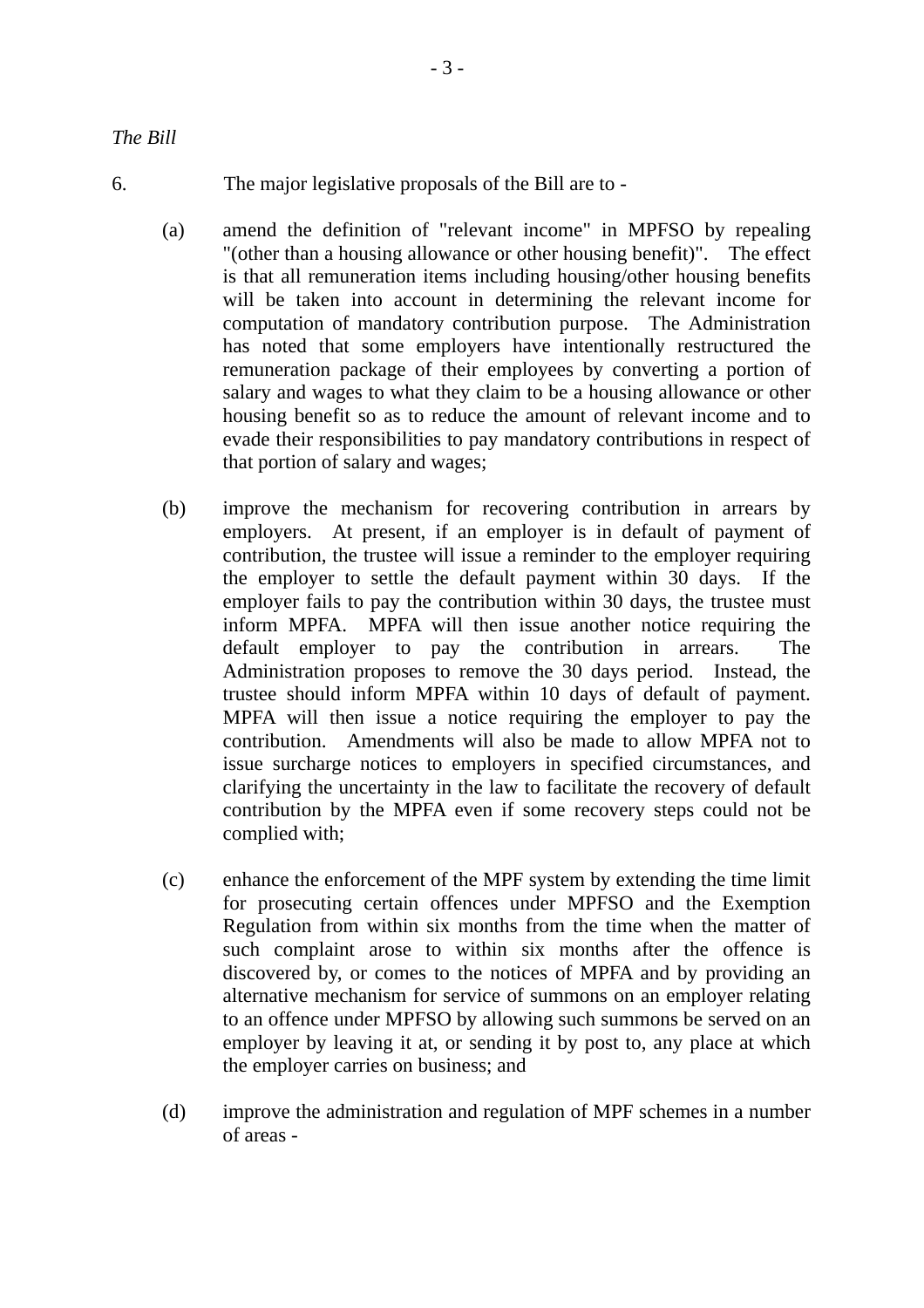- (i) contents requirements of annual benefit statement;
- (ii) transfer of accrued benefits on cessation of employment;
- (iii) withdrawal of accrued benefits of a deceased member;
- (iv) claiming of accrued benefits by scheme members;
- (v) unclaimed benefits;
- (vi) disclosure of information by MPFA;
- (vii) consent to restructuring of MPF schemes; and
- (viii) enrolment and contribution requirements for persons who cease to be exempt from MPF legislation.

7. The Bill will also make other technical and miscellaneous amendments. However, it will not cover the proposal to impose criminal and civil liability on employers who fail to make MPF contributions for employees who are not enrolled in a MPF scheme. According to paragraph 33 of the LegCo Brief, more time is needed to draft the relevant legislative provisions for implementing the proposal, which will be introduced as soon as possible after the current legislative exercise.

#### **Public Consultation**

8. According to the LegCo Brief, the legislative proposals have been considered and are supported by the Review Committee and the MPF Schemes Advisory Committee. The Labour Advisory Board has also been informed of the proposed amendments.

#### **Consultation with LegCo Panel**

9. MPFA and the Administration briefed the Panel on Financial Affairs on the proposed amendments to MPF legislation at its meeting on 12 April 2007. On the proposal to include housing allowance and other housing benefit in the scope of "relevant income" as defined in MPFSO, some members queried the implications of the revised definition on other labour legislation such as the Employment Ordinance (Cap. 57), as well as the justification for the proposed amendment. The proposal however had the support of some other members who opined that it would prevent abuse in cases where the employer designated a sizable portion of the employee's income as housing allowance, thereby reducing the amount of relevant income for calculating MPF contributions. Members supported proposed amendments to improve the enforcement of MPFSO. The Administration and MPFA were asked to